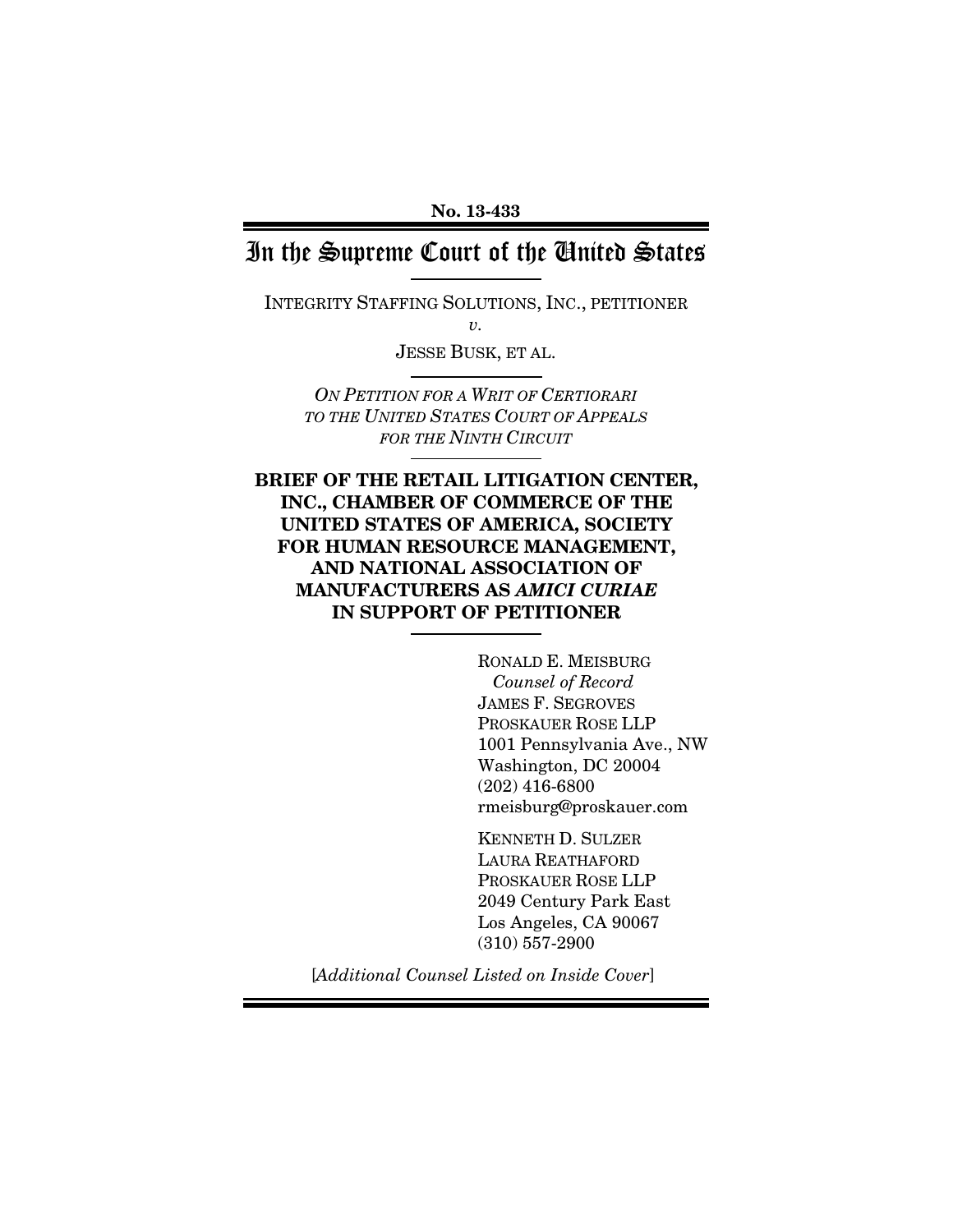DEBORAH R. WHITE RETAIL LITIGATION CENTER, INC. 1700 N Moore Street Arlington, VA 22209 (703) 600-2067

*Counsel for* Amicus Curiae *Retail Litigation Center, Inc.* KATE COMERFORD TODD STEVEN P. LEHOTSKY NATIONAL CHAMBER LITIGATION CENTER, INC. 1615 H Street, NW Washington, DC 20062 (202) 463-5337

*Counsel for* Amicus Curiae *Chamber of Commerce of the United States of America* 

NANCY B. HAMMER SOCIETY FOR HUMAN RESOURCE MANAGEMENT 1800 Duke Street Alexandria, VA 22314 (703) 535-6030

*Counsel for* Amicus Curiae *Society for Human Resource Management* 

LINDA E. KELLY QUENTIN RIEGEL PATRICK N. FORREST NATIONAL ASSOCIATION OF MANUFACTURERS 733 10th Street, NW Washington, DC 20001 (202) 637-3000

*Counsel for* Amicus Curiae *National Association of Manufacturers*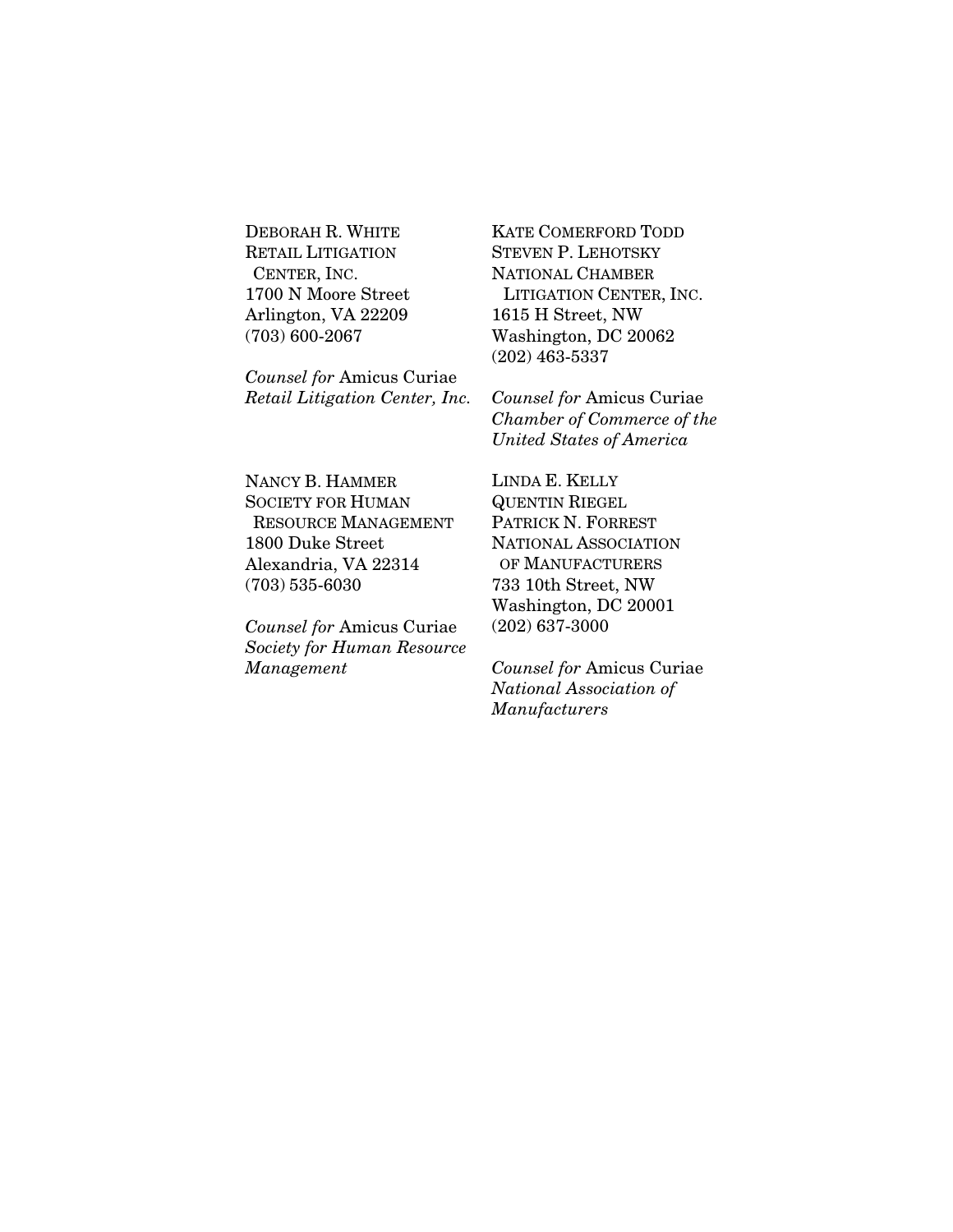## TABLE OF CONTENTS

| Page                                                                                                                                                                  |  |
|-----------------------------------------------------------------------------------------------------------------------------------------------------------------------|--|
|                                                                                                                                                                       |  |
|                                                                                                                                                                       |  |
|                                                                                                                                                                       |  |
|                                                                                                                                                                       |  |
|                                                                                                                                                                       |  |
| THE NINTH CIRCUIT'S DECISION CREATES<br>L.<br>SIGNIFICANT LEGAL UNCERTAINTY AND<br><b>ENORMOUS POTENTIAL FINANCIAL</b><br><b>LIABILITY FOR THOUSANDS OF EMPLOYERS</b> |  |
| II. THE NINTH CIRCUIT'S DECISION HAS<br>IMMEDIATE REAL-WORLD IMPLICATIONS  11                                                                                         |  |
|                                                                                                                                                                       |  |

(i)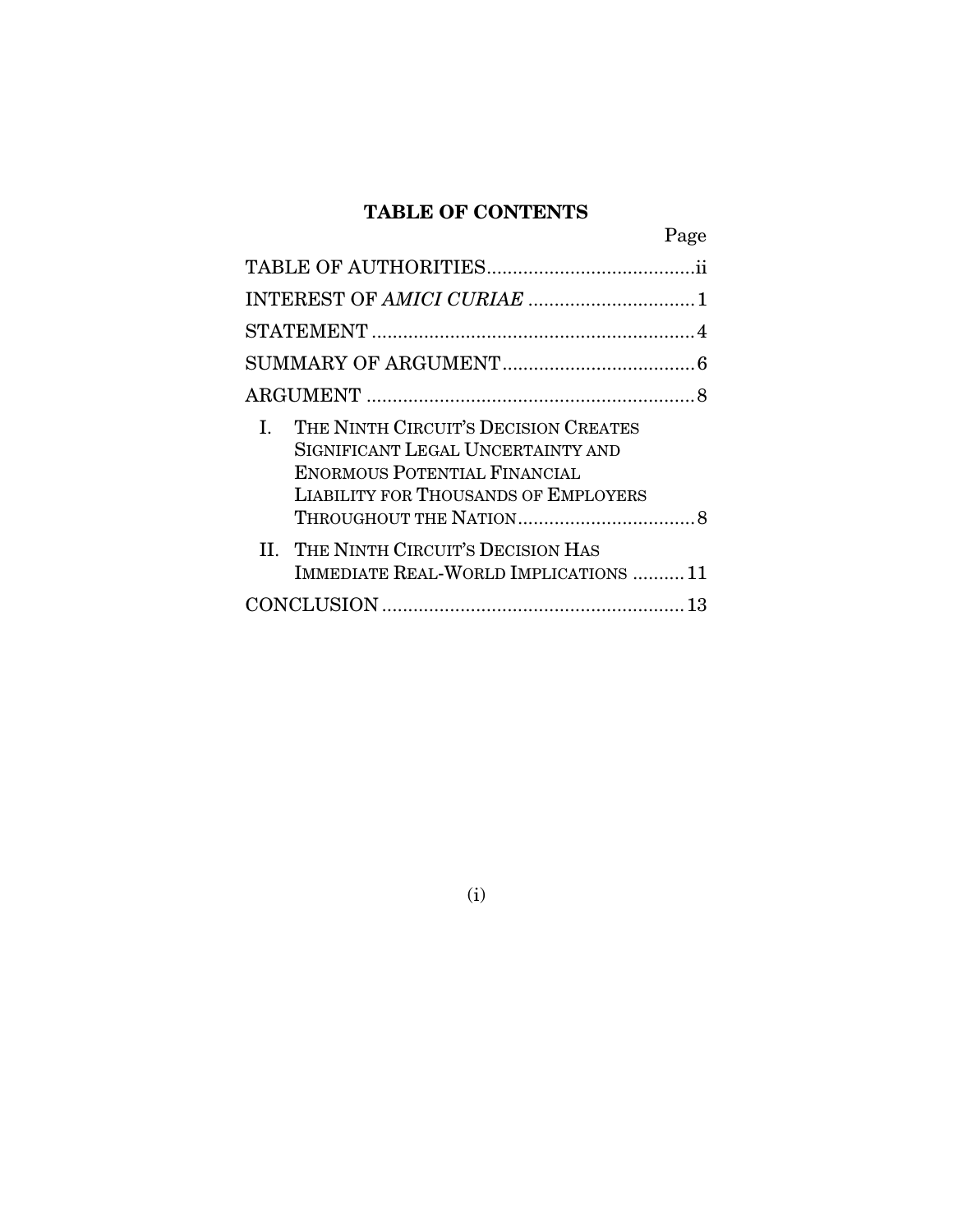## TABLE OF AUTHORITIES

| Cases:<br>Page                                                                                                   |
|------------------------------------------------------------------------------------------------------------------|
| Anderson v. Purdue Farms, Inc.,                                                                                  |
| Bonilla v. Baker Concrete Constr., Inc.,<br>487 F.3d 1340 (11th Cir.),<br>cert. denied, 552 U.S. 1077 (2007)6, 8 |
| Ceja-Corona v. CVS Pharm., Inc.,<br>No. 1:12-cv-01868, 2013 WL 796649                                            |
| Genesis HealthCare Corp. v. Symczyk,                                                                             |
| Gorman v. Consol. Edison Corp.,<br>488 F.3d 586 (2d Cir. 2007),<br>cert. denied, 553 U.S. 1093 (2008)6, 8        |
| IBP, Inc. v. Alvarez,                                                                                            |
| Sleiman v. DHL Express,<br>No. 5:09-cv-00414, 2009 WL 1152187                                                    |
| Steiner v. Mitchell,                                                                                             |
| U.S. Dep't of Justice, Fed. Bureau of<br>Prisons, Fed. Corr. Inst., Allenwood, Pa.,                              |
| Whalen v. United States,                                                                                         |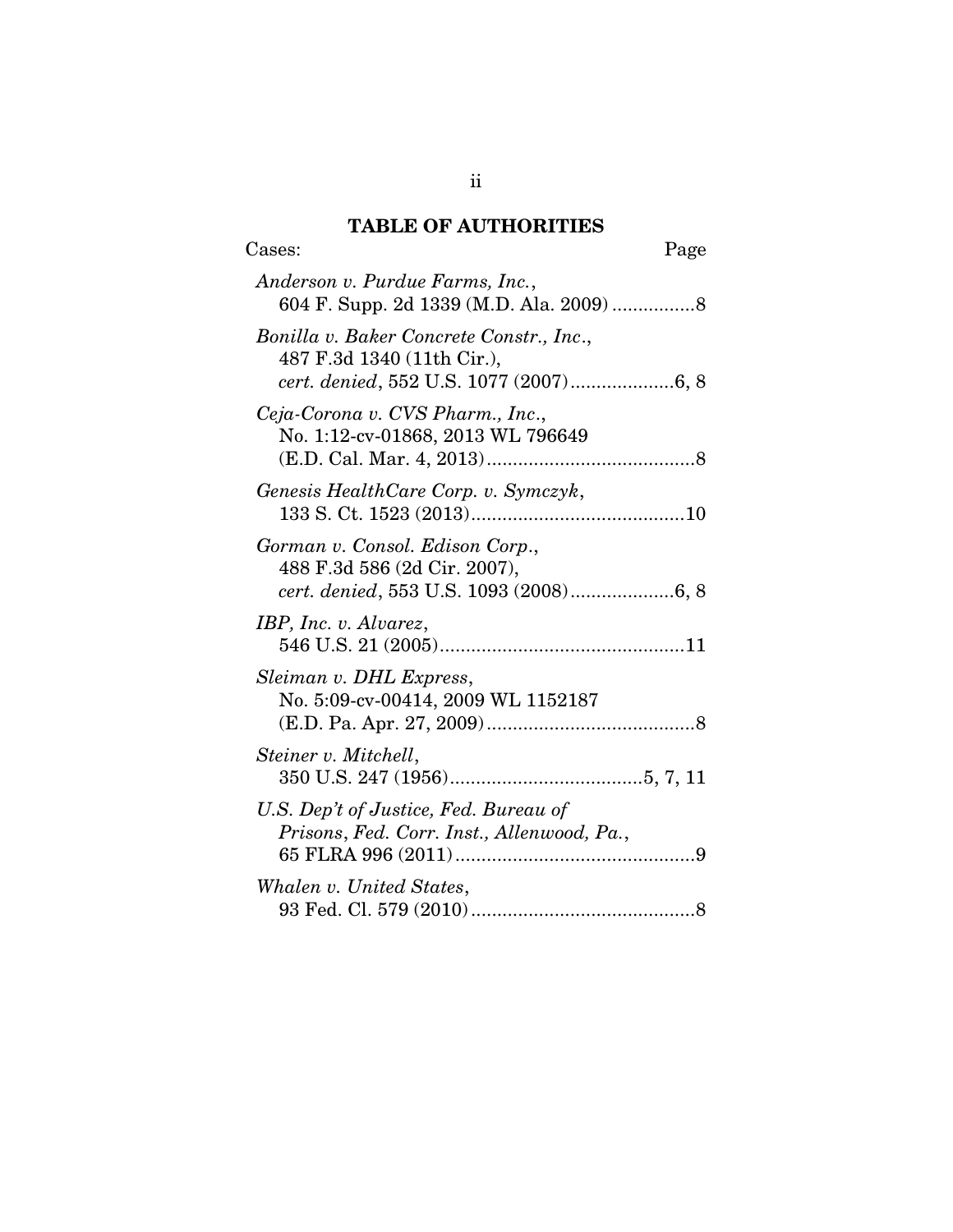| Statutes:<br>Page                                                                              |
|------------------------------------------------------------------------------------------------|
| Fair Labor Standards Act,                                                                      |
|                                                                                                |
| Portal-to-Portal Act of 1947,                                                                  |
|                                                                                                |
| Regulations:                                                                                   |
|                                                                                                |
|                                                                                                |
| <b>Other Authorities:</b>                                                                      |
| 1st Am. Compl., Busk v. Integrity Staffing<br><i>Solutions, Inc., No. 2:10-cv-01854</i>        |
| Admin. Office of the U.S. Courts,<br>Federal Judicial Caseload Statistics (2002) 3             |
| Admin. Office of the U.S. Courts,<br>Federal Judicial Caseload Statistics (2012)4              |
| Benjamin James, FLSA Actions Can Coexist<br>With State Class Claims: 9th Circ.,                |
| Compl., Cortez v. Ross Dress for Less, Inc.,<br>No. 5:13-cv-01298 (C.D. Cal. July 24, 2013) 11 |
| Compl., Kalin v. Apple, Inc.,<br>No. 3:13-cv-04727 (N.D. Cal. Oct. 10, 2013) 10                |
| Compl., Roberts v. TJX Cos.,<br>No. 3:13-cv-04731 (N.D. Cal. Oct. 10, 2013) 10                 |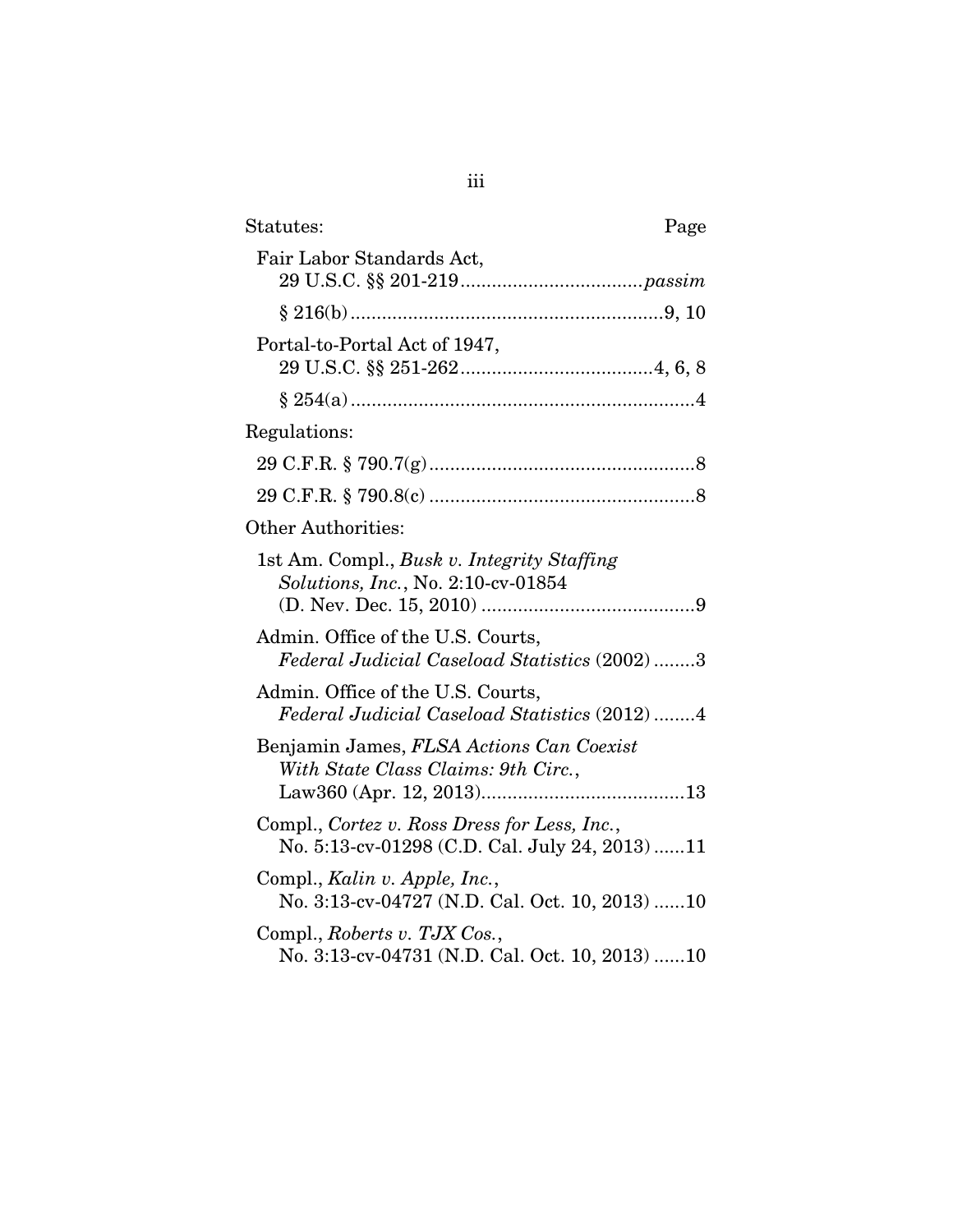| Other Authorities—Continued:                                                                                                                                                                             | Page |
|----------------------------------------------------------------------------------------------------------------------------------------------------------------------------------------------------------|------|
| Spencer Soper, The High Cost of Theft<br><i>Prevention?</i> , Morning Call (Allentown,                                                                                                                   |      |
| The Fair Labor Standards Act: Is It<br>Meeting the Needs of the Twenty-First<br>Century Workplace?, Hearing Before the<br>Subcomm. on Workforce Protections of the<br>H. Comm. on Educ. & the Workforce, |      |
|                                                                                                                                                                                                          |      |

iv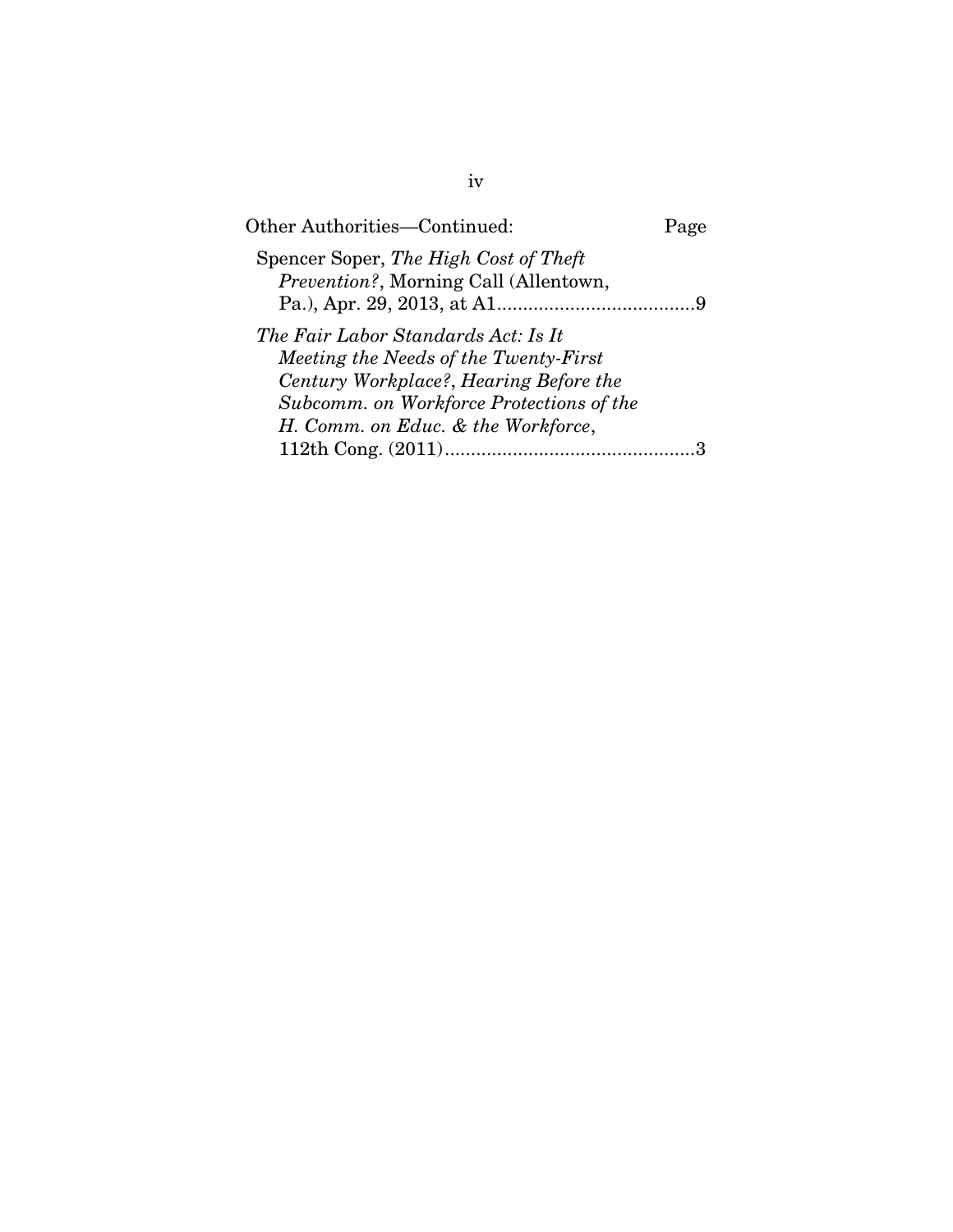#### INTEREST OF *AMICI CURIAE*

*Amicus curiae* Retail Litigation Center, Inc. (RLC) is a public policy organization whose members include many of the country's largest and most innovative retailers.\* The member-entities whose interests are represented by RLC operate throughout the United States, employ millions of individuals, and provide quality goods and services to tens of millions of consumers. Among other things, RLC provides courts with retail industry perspectives on important legal issues and highlights the industry-wide consequences of significant cases.

*Amicus curiae* the Chamber of Commerce of the United States of America (Chamber) is the world's largest business federation. It represents 300,000 direct members and indirectly represents the interests of more than 3 million companies and professional organizations of every size, in every industry sector, and from every region of the country. An important function of the Chamber is to represent the interests of its members in matters before Congress, the Executive Branch, and the courts. To that end, the Chamber regularly files *amicus curiae* briefs in

 $\overline{a}$ 

<sup>\*</sup> No counsel for a party authored this brief in whole or in part, and no person other than the *amici*, their members, or their counsel made a monetary contribution intended to fund the preparation or submission of this brief. Petitioner has filed a blanket consent to the filing of *amicus* briefs. Respondents' written consent to the filing of this brief has been filed with the Clerk. Counsel of record for petitioner and respondents received notice of the *amici*'s intent to file this brief at least 10 days before the due date.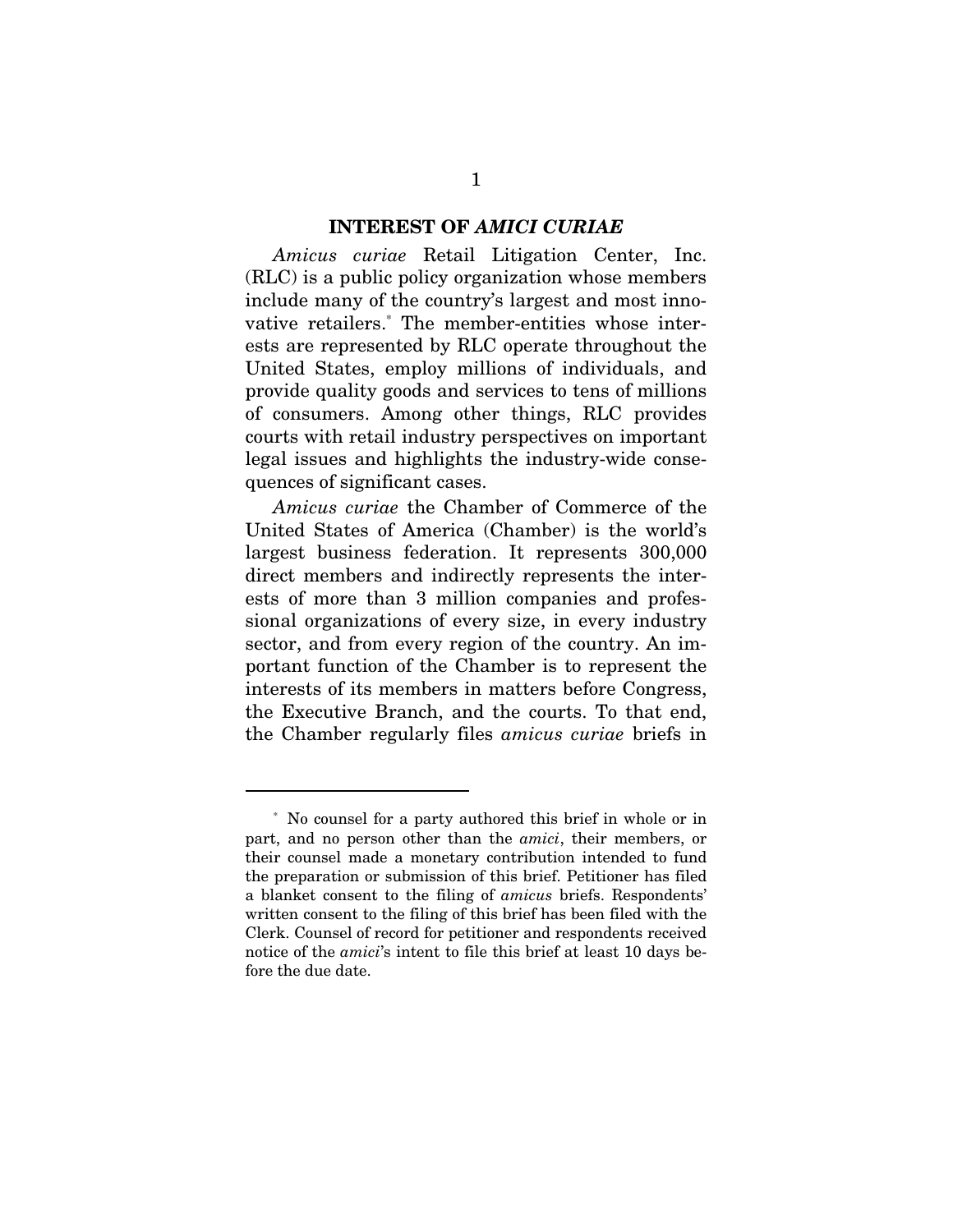cases that raise issues of concern to the nation's business community.

*Amicus curiae* Society for Human Resource Management (SHRM) is the world's largest association devoted to human resource management. SHRM represents over 250,000 human resource professionals who make up its membership. The purposes of SHRM, as set forth in its bylaws, are to promote the use of sound and ethical human resource management practices in the profession, and to (a) be a recognized world leader in human resource management; (b) provide high-quality, dynamic, and responsive programs and service to its customers with interests in human resource management; (c) be the voice of the profession on human resource management issues; (d) facilitate the development and guide the direction of the human resource profession; and (e) establish, monitor, and update standards for the profession. Founded in 1948, SHRM currently has more than 575 affiliated chapters within the United States and members in more than 140 countries.

*Amicus curiae* the National Association of Manufacturers (NAM) is the largest manufacturing association in the United States, representing small and large manufacturers in every industrial sector and in all 50 States. Manufacturing employs nearly 12 million men and women, contributes more than \$1.8 trillion to the American economy annually, has the largest economic impact of any major sector, and accounts for two-thirds of private-sector research and development. The NAM is the powerful voice of the manufacturing community and the leading advocate for a policy agenda that helps manufacturers com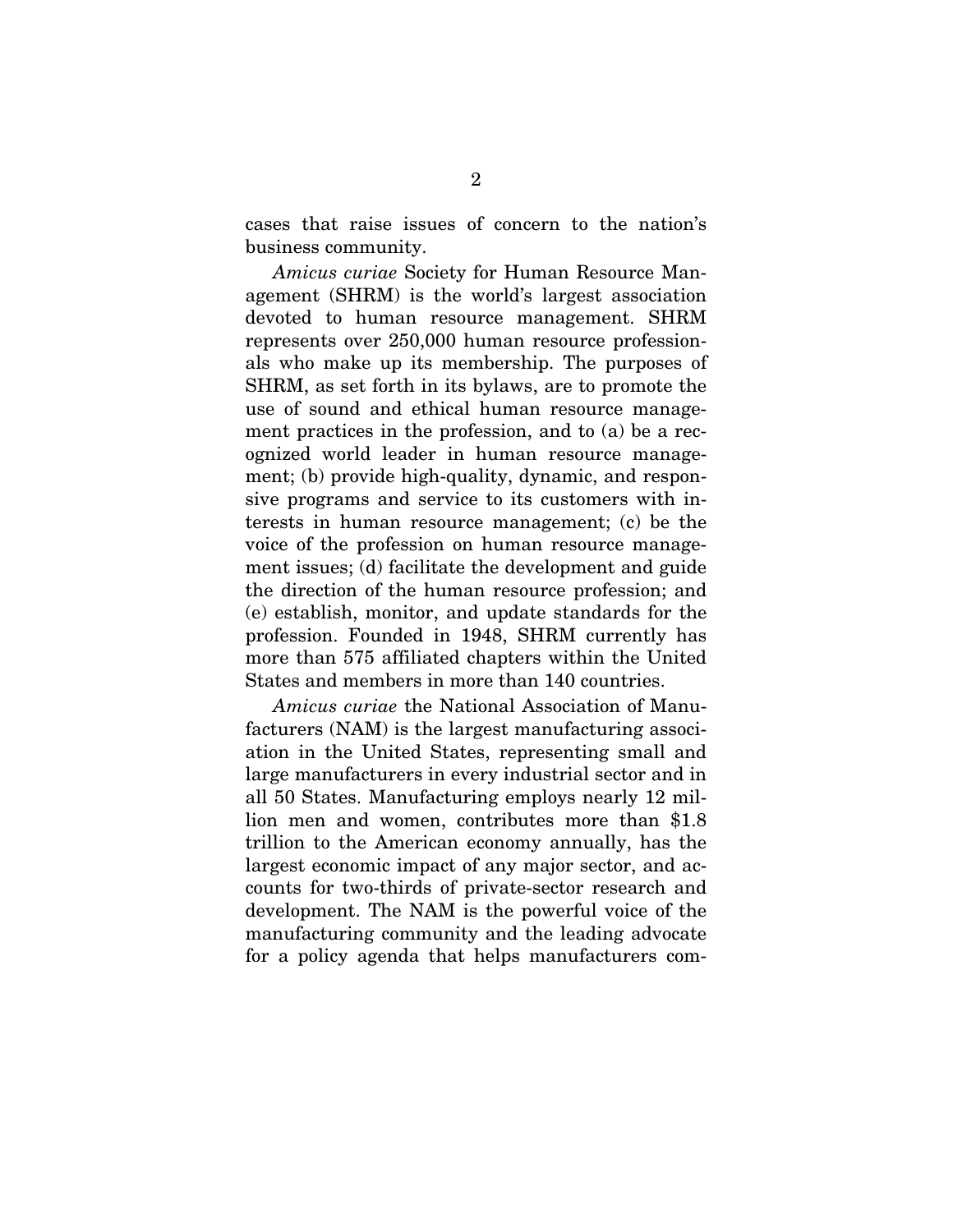pete in the global economy and create jobs across the United States.

Collectively, the foregoing *amici* represent a wide cross-section of the employer and human resource community throughout the United States. The *amici*  therefore have a significant interest in promoting certainty in the law of the workplace. The vast majority of American employers dedicate considerable time, energy, and resources to achieve compliance with the myriad statutes governing the workplace, while at the same time maintaining and creating much-needed jobs. Legal confusion only complicates those efforts by fostering unnecessary and costly litigation.

Legal uncertainty is especially harmful under the Fair Labor Standards Act of 1938 (FLSA), 29 U.S.C. §§ 201-219, which establishes nationwide minimumwage, maximum-hour, and overtime requirements governing more than 130 million workers in every conceivable industry. *See The Fair Labor Standards Act: Is It Meeting the Needs of the Twenty-First Century Workplace?, Hearing Before the Subcomm. on Workforce Protections of the H. Comm. on Educ. & the Workforce*, 112th Cong. 2 (2011). In recent years, the employer community has been inundated by an ever-growing tidal wave of FLSA litigation. For example, a total of 2,035 FLSA actions were commenced in district courts throughout the United States during the 12-month period ending March 31, 2002. Admin. Office of the U.S. Courts, *Federal Judicial Caseload Statistics* 46 (2002). For the 12-month period ending March 31, 2012, that number had grown to 7,064—a nearly 300 percent increase. Ad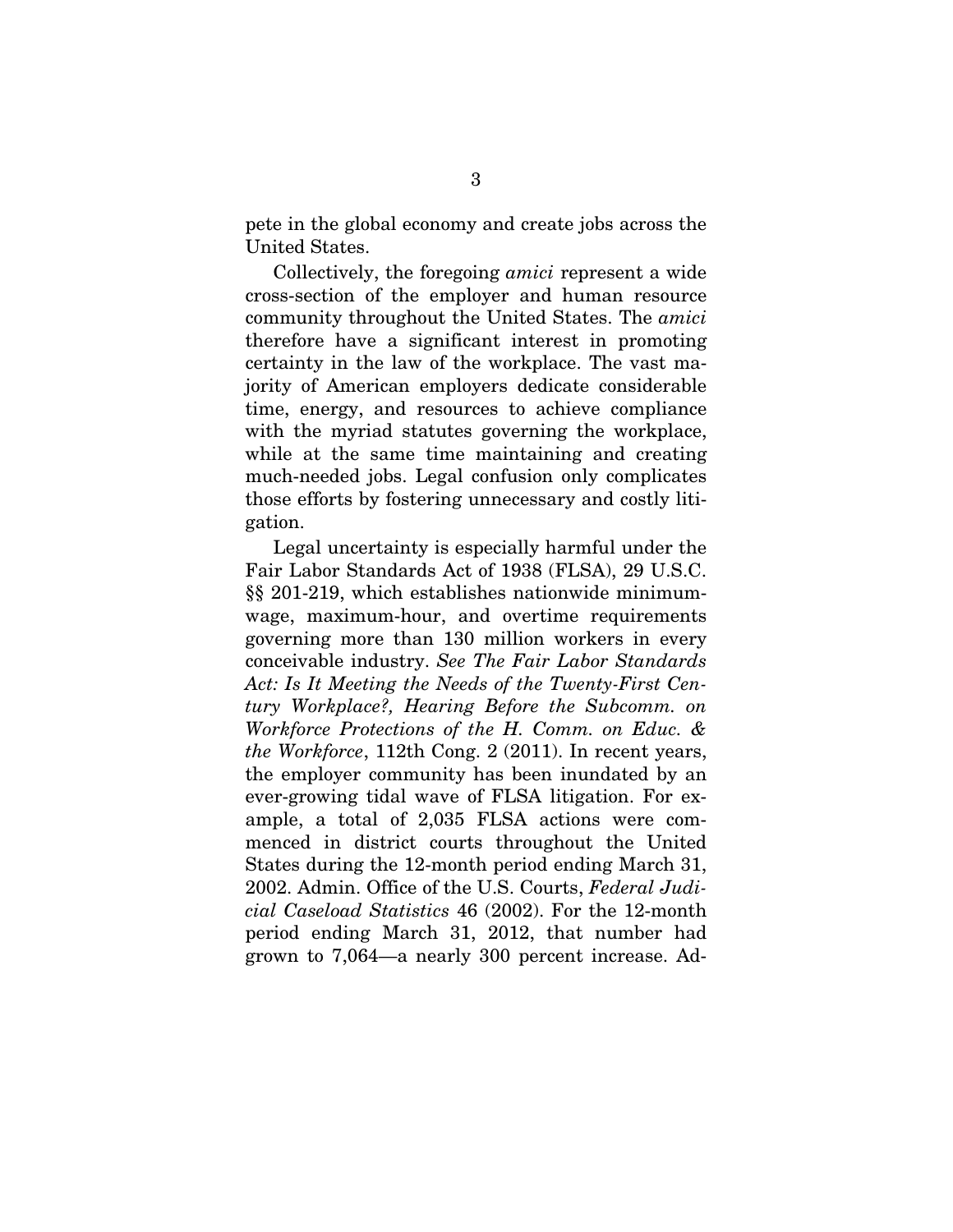min. Office of the U.S. Courts, *Federal Judicial Caseload Statistics* 49 (2012).

Accordingly, the *amici* have long promoted efforts to remove legal uncertainty under the FLSA so that their respective members can do what most American businesses want to do: comply with the law and avoid costly litigation.

#### STATEMENT

1. Responding to what it believed were overly expansive interpretations of the FLSA, Congress narrowed the statute's scope by enacting the Portalto-Portal Act of 1947 (Portal-to-Portal Act), 29 U.S.C. §§ 251-262. In relevant part, the Portal-to-Portal Act provides that

no employer shall be subject to any liability or punishment under the [FLSA] on account of the failure of such employer to pay an employee . . . wages . . . on account of any of the following activities of such employee . . . —

- (1) walking, riding, or traveling to and from the actual place of performance of the principal activity or activities which such employee is employed to perform, and
- (2) *activities which are preliminary to or postliminary to said principal activity or activities*,

which occur either prior to the time on any particular workday at which such employee commences, or subsequent to the time on any particular workday at which he ceases, such principal activity or activities. . . .

§ 254(a) (emphasis added).

The Portal-to-Portal Act does not define what constitutes "principal activity or activities," nor does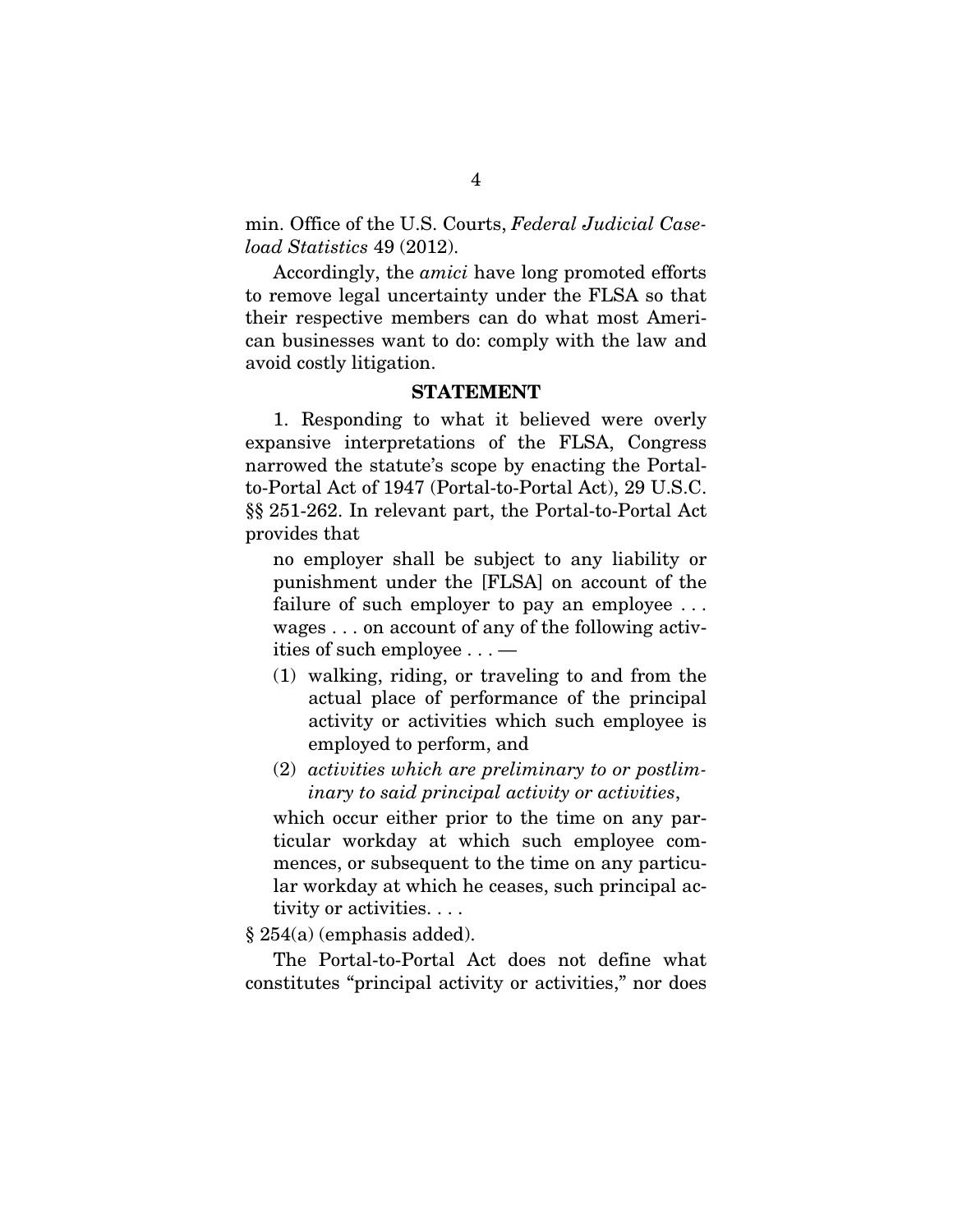it define what it means for an activity to be "preliminary" or "postliminary." Over half a century ago, however, this Court held that "principal activity or activities" includes all preliminary and postliminary activities that are themselves an "integral and indispensable part" of the principal activities for which the employee is employed. *Steiner v. Mitchell*, 350 U.S. 247, 252-53 (1956).

2. Respondents Jesse Busk and Laurie Castro filed a putative collective action alleging that they and hundreds of other former and current employees of petitioner Integrity Staffing Solutions, Inc. (Integrity) are entitled to compensation for time spent undergoing security screening after the conclusion of their work shifts. The United States District Court for the District of Nevada dismissed that claim with prejudice. Pet. App. 28. Citing regulations promulgated by the Department of Labor over 60 years ago, the district court concluded that the security screening was a postliminary activity for which no compensation was required. *Id.* at 27-28. In doing so, the district court specifically rejected respondents' contention that undergoing security screening was itself a principal activity under *Steiner*'s "integral and indispensable" test. *Id.* Respondents "could perform their warehouse jobs without such daily security screenings," the district court explained. *Id.* at 28. Therefore, undergoing security screening was not an integral and indispensable part of respondents' "principal activities as warehouse employees fulfilling online purchase orders." *Id.* at 27.

3. The United States Court of Appeals for the Ninth Circuit reversed. Pet. App. 12. In a published opinion, the court of appeals found that *Steiner*'s "in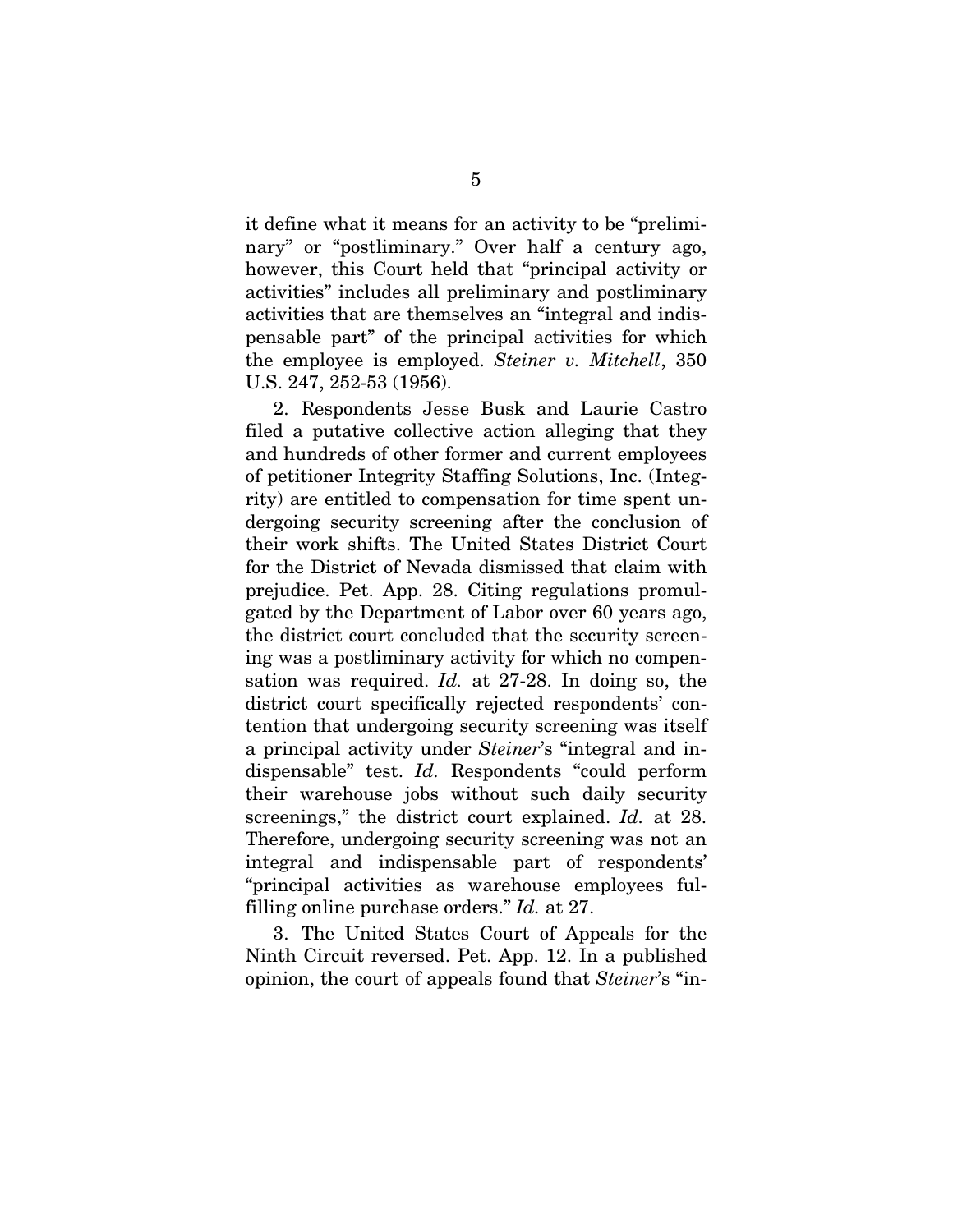tegral and indispensable" test had been satisfied, stating:

Here, [respondents] have alleged that Integrity requires the security screenings, which must be conducted at work. They also allege that the screenings are intended to prevent employee theft—a plausible allegation since the employees apparently pass through the clearances only on their way out of work, not when they enter. As alleged, the security clearances are necessary to employees' primary work as warehouse employees and done for Integrity's benefit. Assuming, as we must, that these allegations are true, [respondents] have stated a plausible claim for relief.

*Id.* at 11-12. The Ninth Circuit did not address the Department of Labor's regulations upon which the district court relied.

#### SUMMARY OF ARGUMENT

As explained in detail by Integrity's petition for a writ of certiorari (Pet. 18-23), the Ninth Circuit's decision created a conflict with published opinions previously issued by the Second and Eleventh Circuits holding that security screening is a preliminary or postliminary activity exempted from the FLSA's compensation requirement by the Portal-to-Portal Act. *See Gorman v. Consol. Edison Corp*., 488 F.3d 586, 593-94 (2d Cir. 2007), *cert. denied*, 553 U.S. 1093 (2008) (No. 07-1019); *Bonilla v. Baker Concrete Constr., Inc*., 487 F.3d 1340, 1344-45 (11th Cir.), *cert. denied*, 552 U.S. 1077 (2007) (No. 07-554). That disagreement of appellate authority regarding the interpretation of the Portal-to-Portal Act alone warrants review by this Court to ensure the uniform application of the FLSA.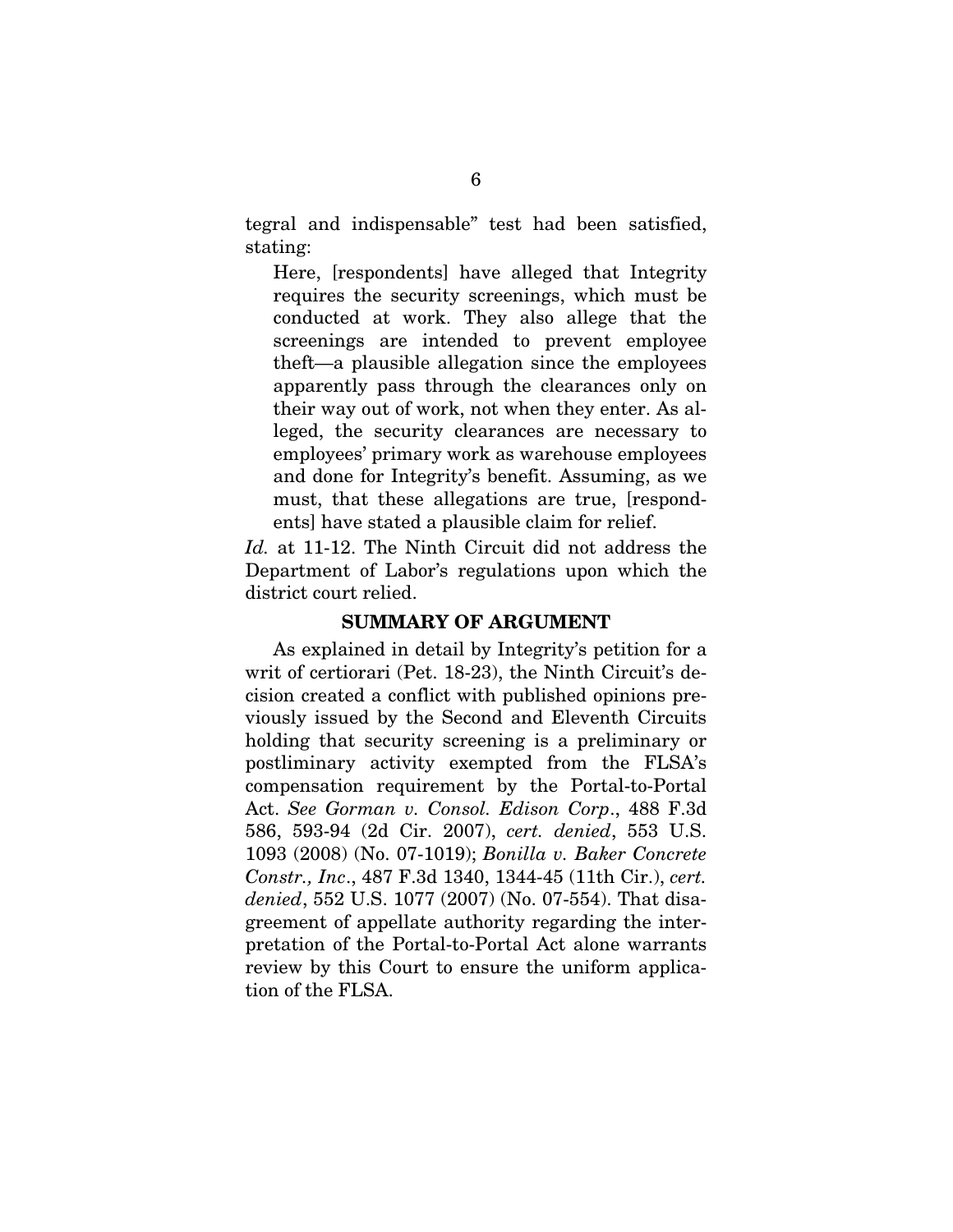In addition, the Ninth Circuit's contrary decision presents a nationally significant legal question that begs for timely resolution by this Court. The Ninth Circuit's decision has created substantial legal uncertainty and enormous potential financial liability for thousands of employers throughout the United States. The ramifications of the Ninth Circuit's decision extend far beyond the geographic boundaries of the Ninth Circuit. The FLSA's collective-action device allows plaintiff's counsel to convert a lawsuit involving a single named employee with a relatively small claim into a lawsuit of nationwide scope involving tens of thousands of employees and tens of millions of dollars in claims. The FLSA also grants plaintiffs wide discretion in deciding where to file suit, which permits forum shopping. The Ninth Circuit's decision has already served as a magnet for plaintiff's lawyers seeking to take advantage of the Ninth Circuit's departure from long-established regulatory interpretations and preexisting precedent. That forum shopping has continued unabated since Integrity filed its petition in this Court.

The Ninth Circuit's decision also has immediate real-world implications. It would require thousands of employers to modify their time-keeping systems or eliminate security screening altogether. The latter option is untenable in today's world. The former option cannot be achieved overnight or without considerable cost. If such costs are to be imposed on the employer community nationwide through a judicial interpretation of the "integral and indispensable" test established by this Court in *Steiner*, it should only come from a decision of this Court, not the Ninth Circuit.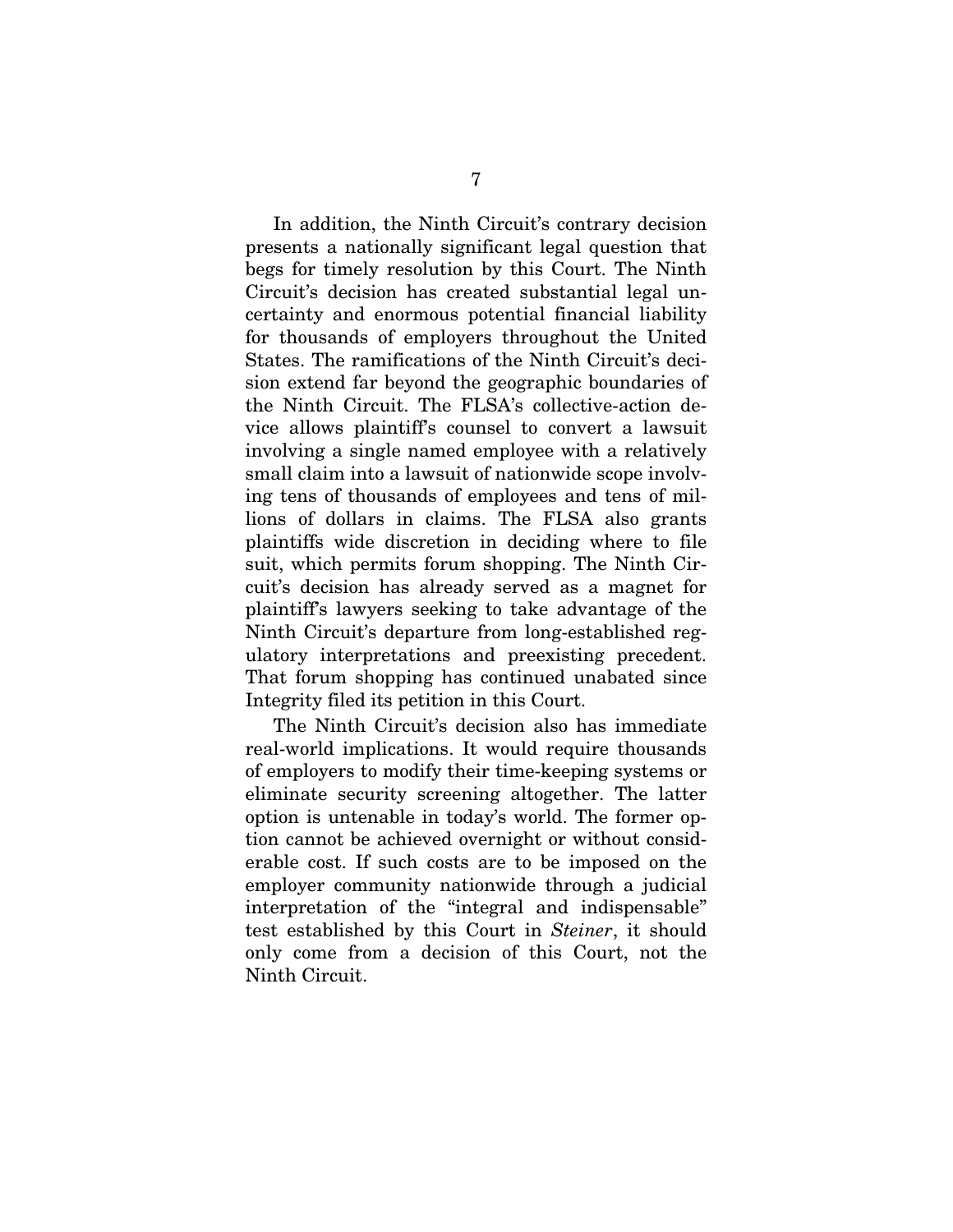Accordingly, the Court should grant the petition in order to resolve the important question of federal law presented by this case.

#### ARGUMENT

### I. THE NINTH CIRCUIT'S DECISION CREATES SIG-NIFICANT LEGAL UNCERTAINTY AND ENORMOUS POTENTIAL FINANCIAL LIABILITY FOR THOU-SANDS OF EMPLOYERS THROUGHOUT THE NATION

For over half a century, the Department of Labor has advised employers that employee waiting time is generally noncompensable under the FLSA. *See* 29 C.F.R.  $\S$  790.7(g) & 790.8(c) (explaining, in guidance first promulgated shortly after the Portal-to-Portal Act's enactment, that checking in and out of work, waiting in line to do so, and waiting in line to receive pay checks are generally considered preliminary or postliminary activities). Moreover, prior to the Ninth Circuit's decision in this case, federal appellate and district courts had uniformly held that undergoing security screening is a preliminary or postliminary activity in a wide variety of settings. *See, e.g.*, *Gorman*, 488 F.3d at 593-94 (power plant); *Bonilla*, 487 F.3d at 1344-45 (airport); *Anderson v. Purdue Farms, Inc.*, 604 F. Supp. 2d 1339, 1359 (M.D. Ala. 2009) (food-processing plant); *Ceja-Corona v. CVS Pharm., Inc*., No. 1:12-cv-01868, 2013 WL 796649, at \*9 (E.D. Cal. Mar. 4, 2013) (distribution center); *Sleiman v. DHL Express*, No. 5:09-cv-00414, 2009 WL 1152187, at \*4-5 (E.D. Pa. Apr. 27, 2009) (mail-sorting center). Even cases involving federal workplaces had reached the same conclusion. *See Whalen v. United States*, 93 Fed. Cl. 579, 601 (2010) (air traffic control center); *U.S. Dep't of Justice, Fed. Bureau of Prisons*, *Fed.*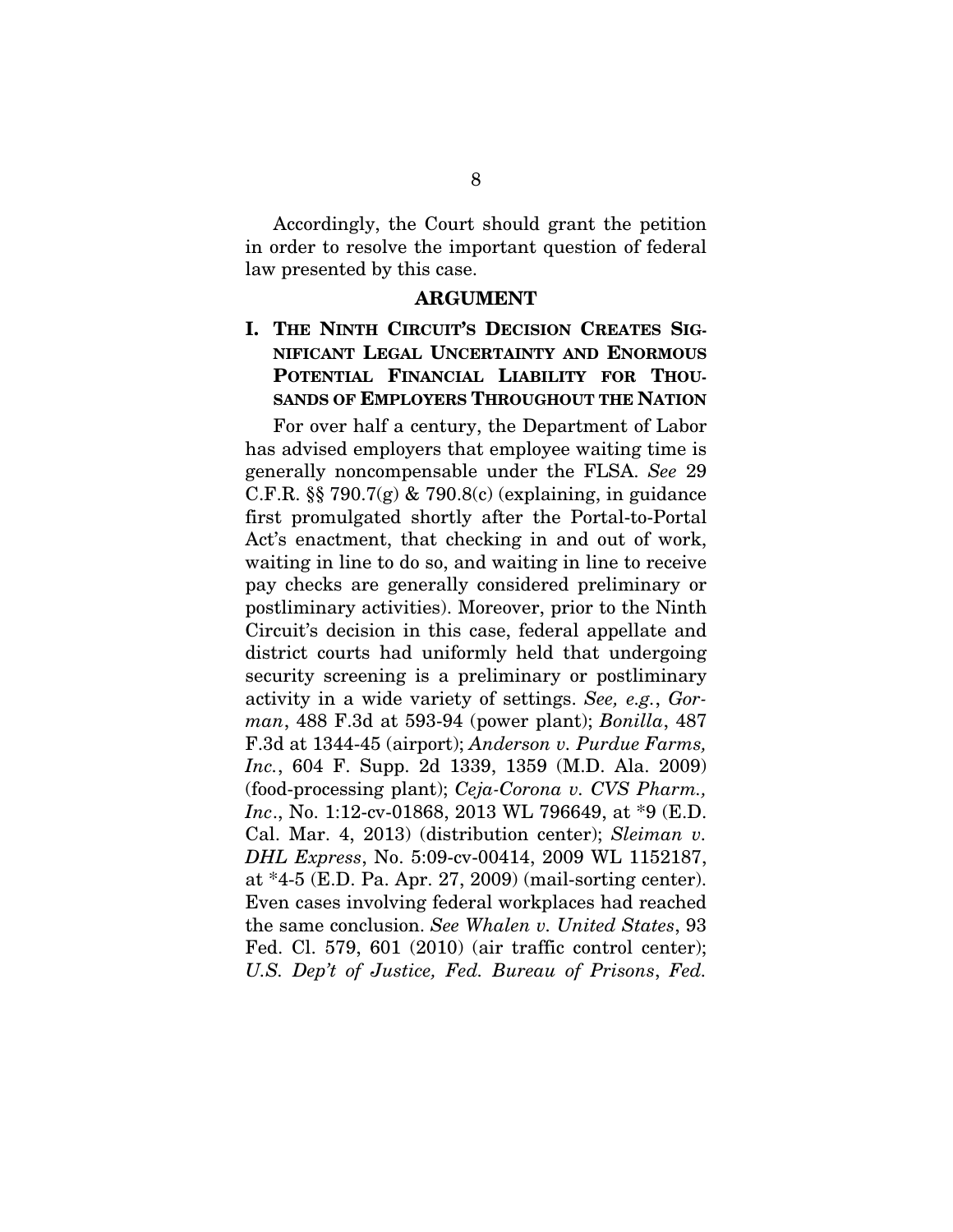*Corr. Inst., Allenwood, Pa.*, 65 FLRA 996, 999-1000 (2011) (prison).

The Ninth Circuit's decision constitutes a radical departure from this long-standing regulatory interpretation and well-established precedent. That, in turn, creates the potential for significant and completely unanticipated financial liability for thousands of employers throughout the United States who either use security screening themselves or who have employees who must otherwise undergo such screening. In this case alone, respondents' counsel has asserted that the security-screening issue presents more than \$100 million in potential liability. *See*  Spencer Soper, *The High Cost of Theft Prevention?*, Morning Call (Allentown, Pa.), Apr. 29, 2013, at A1. To understand why that assertion cannot be disregarded as mere puffery, one must understand two things about FLSA litigation.

First, the FLSA's collective-action device allows plaintiff's counsel to leverage a lawsuit involving a single employee's claim into a lawsuit of nationwide scope involving tens of thousands of employees. *See* 29 U.S.C. § 216(b) (providing that employees may sue on behalf of themselves "and other employees similarly situated"). As evidenced by the amended complaint filed in this case, plaintiffs in putative collective actions under the FLSA often seek to represent all of an employer's current and former employees, regardless of their geographic location. *See* 1st Am. Compl. ¶ 21, *Busk v. Integrity Staffing Solutions, Inc.*, No. 2:10-cv-01854 (D. Nev. Dec. 15, 2010) (defining the "FLSA Class" as "[a]ll persons employed by [Integrity] as hourly warehouse employees within the United States at any time within three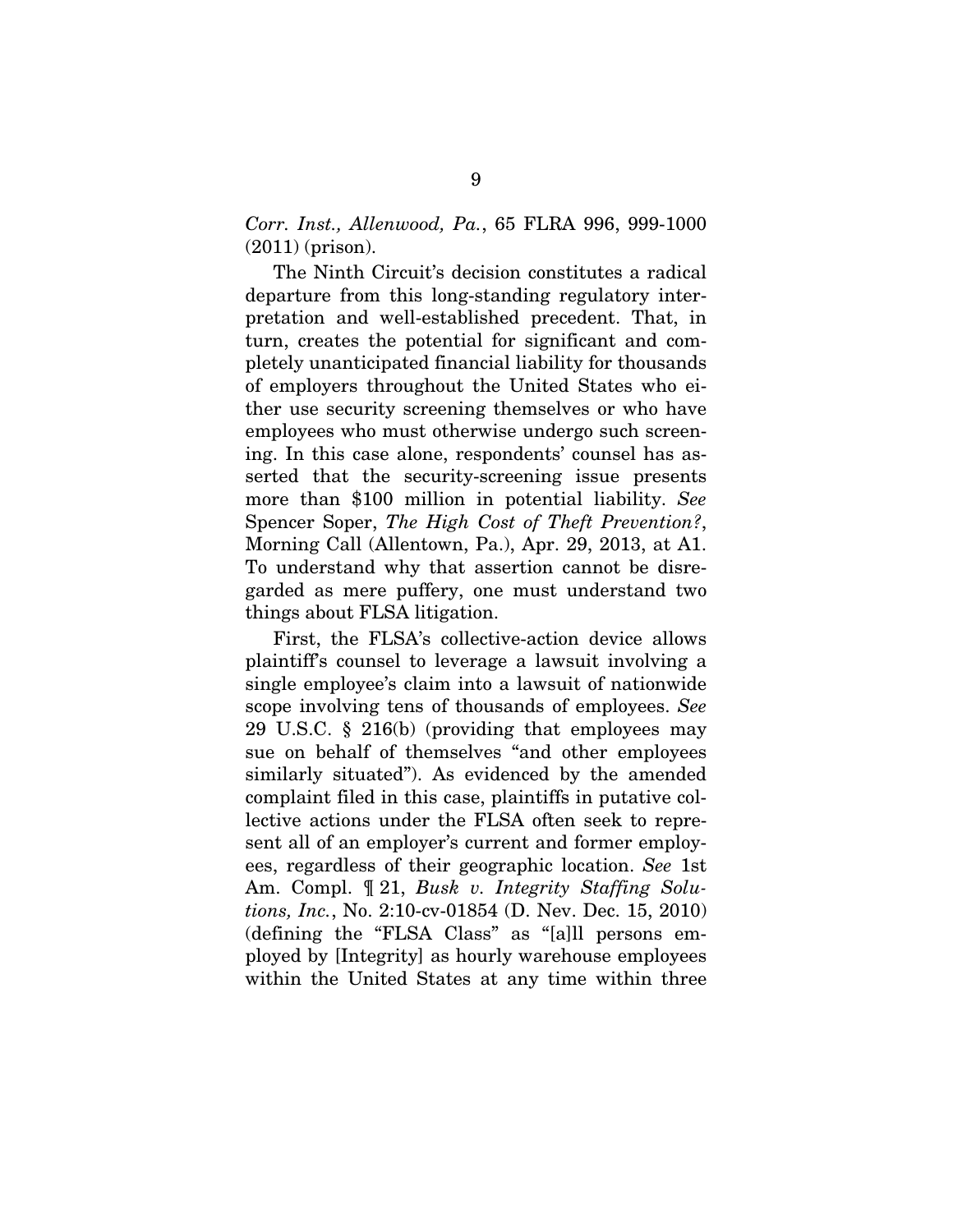years prior to" this action's filing); *see also Genesis HealthCare Corp. v. Symczyk*, 133 S. Ct. 1523, 1527 (2013) (addressing putative collective action filed by former employee who sought to sue on behalf of thousands of similarly situated employees throughout the United States).

Second, the FLSA grants plaintiffs wide discretion in deciding where to file suit, which permits forum shopping. *See* 29 U.S.C. § 216(b) (providing FLSA suits may be filed in "any" federal court of "competent jurisdiction").

Therefore, the legal uncertainty and potential financial liability created by the Ninth Circuit's decision extends nationwide. Unsurprisingly, the Ninth Circuit's decision has already attracted litigants seeking to take advantage of the fact that most large and medium-sized employers—the principal targets of putative collective actions under the FLSA—do business somewhere within the expansive geographic boundaries of the Ninth Circuit. In addition to the cases cited by Integrity (Pet. 26-27), plaintiffs seeking to represent nationwide classes have recently filed several copycat security-screening cases within the Ninth Circuit. *See, e.g.*, Compl. ¶ 35, *Roberts v. TJX Cos.*, No. 3:13-cv-04731 (N.D. Cal. Oct. 10, 2013) (putative collective action filed by one former employee seeking to represent "[a]ll current and former [hourly] employees [of the defendants] who have worked in the United States at [the defendants'] retail store[s] at any time during the last three years"); Compl. ¶ 27, *Kalin v. Apple, Inc.*, No. 3:13-cv-04727 (N.D. Cal. Oct. 10, 2013) (putative collective action filed by one employee seeking to represent "[a]ll Hourly Employees who worked in an Apple, Inc. re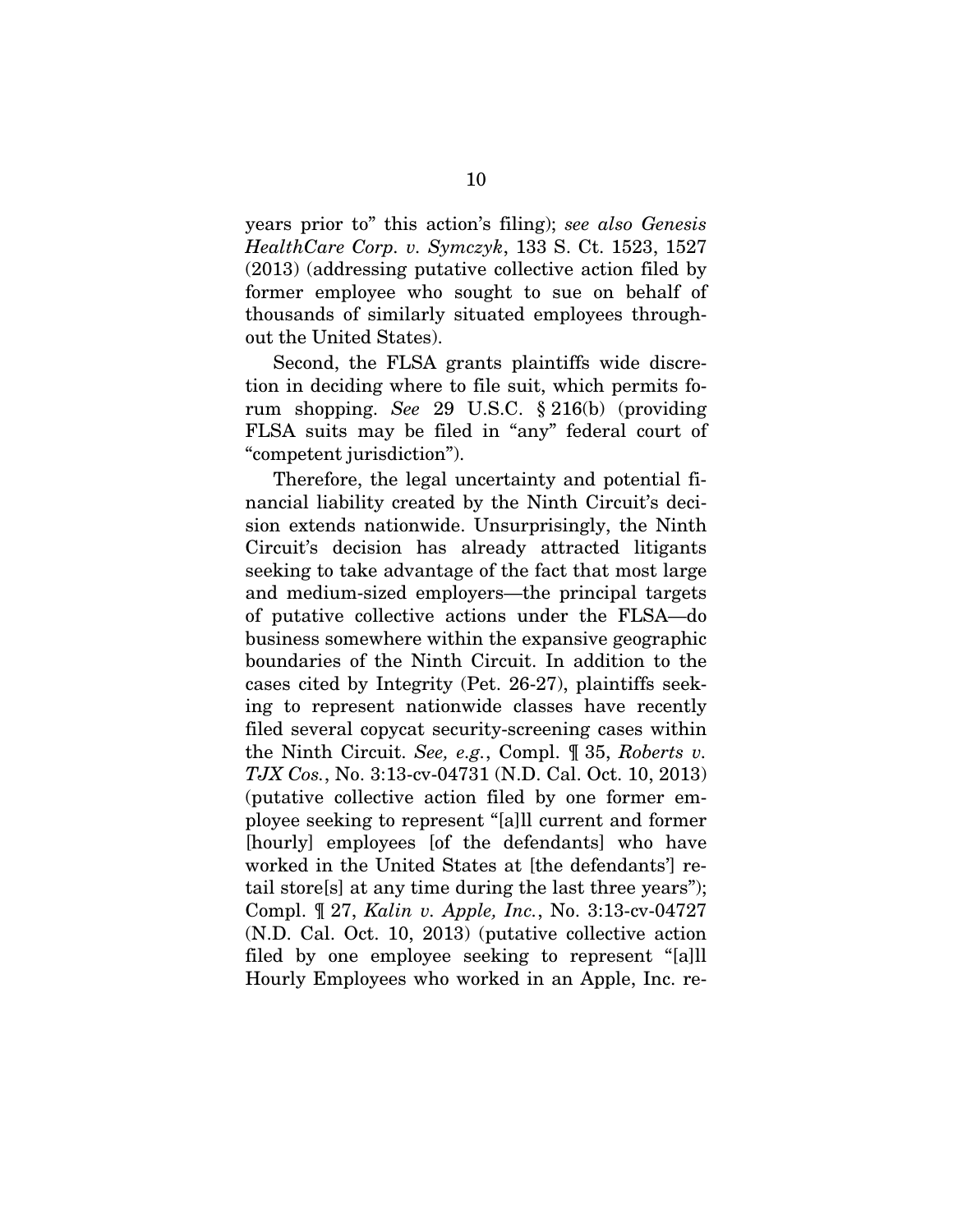tail store in the United States, who are or were employed within the three years preceding the filing of this action"); Compl. ¶ 14, *Cortez v. Ross Dress for Less, Inc.*, No. 5:13-cv-01298 (C.D. Cal. July 24, 2013) (putative collective action filed by two former employees seeking to represent all of the defendant's hourly employees "in and outside of California" who were employed by the defendant "at any time during the three years prior to the date of the filing of this Complaint").

Accordingly, the Ninth Circuit's decision has created nationwide legal uncertainty and enormous potential financial liability for thousands of employers. Regardless of whether this Court ultimately agrees or disagrees with the Ninth Circuit's decision on the merits, employers throughout the United States need a timely and final resolution of the securityscreening question. This Court has acted to remove legal uncertainty under the FLSA in circumstances similar to this case. *See, e.g.*, *IBP, Inc. v. Alvarez*, 546 U.S. 21, 24 (2005) (explaining review was granted to address one-to-one circuit split on FLSA issue); *Steiner*, 350 U.S. at 248-49 (same). It should do so again here.

### II. THE NINTH CIRCUIT'S DECISION HAS IMMEDI-ATE REAL-WORLD IMPLICATIONS

 Given the widespread view in the employer community that security screening is a preliminary or postliminary activity excluded from the requirements of the FLSA (a legitimate view created by the long-standing regulatory guidance and preexisting precedent discussed above), compliance with the novel legal requirement established by the Ninth Circuit cannot be achieved overnight, nor can it be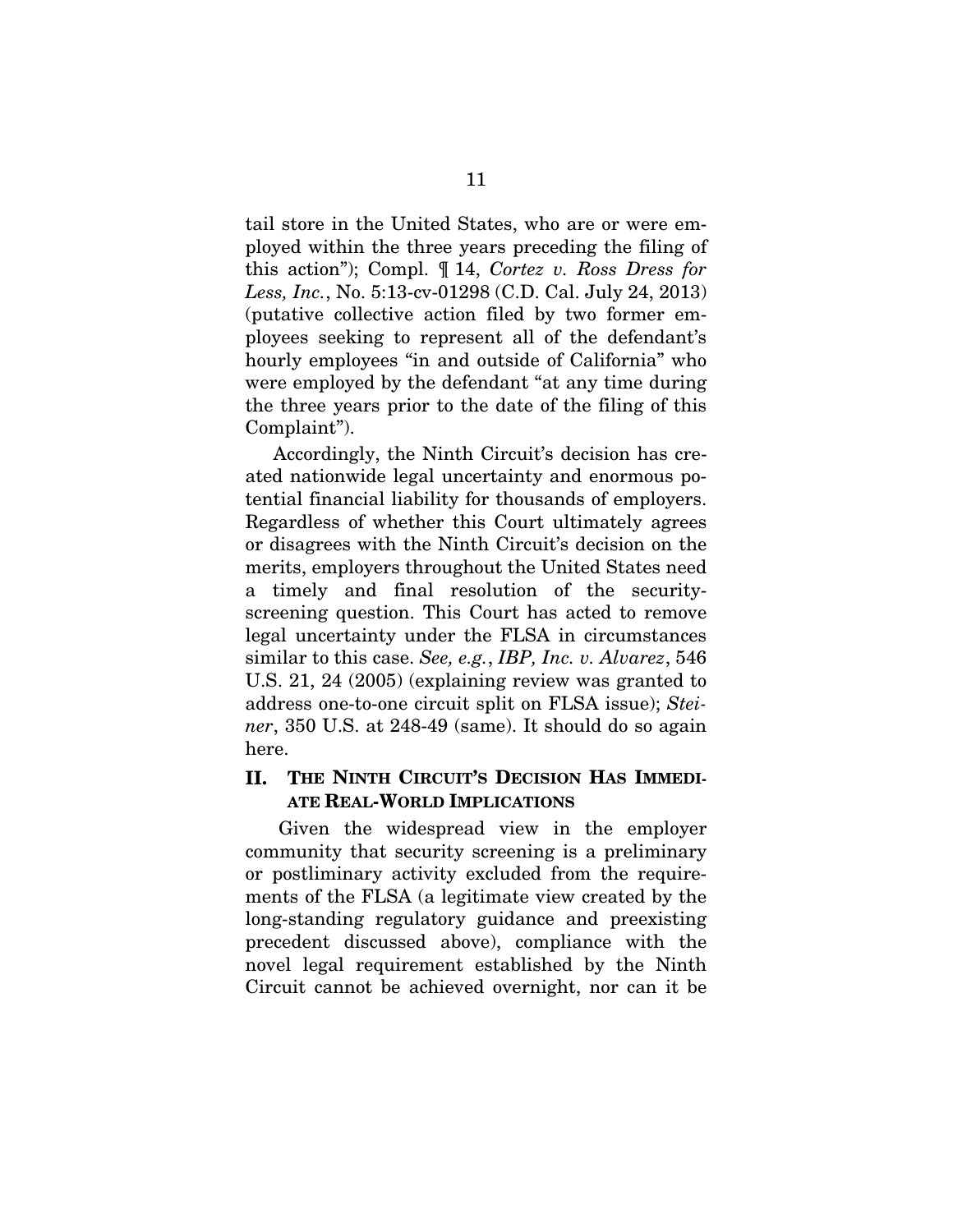achieved without employers having to incur the expense that accompanies dedicating the human resources and capital investment necessary to ensure compliance with that legal requirement. In industries where productivity is critical, margins are thin, and employee wages usually constitute an employer's largest expense, even slight increases in cost, when multiplied by thousands of employees, can make the difference between profit and loss (with devastating consequences for employers and employees alike).

Simply calculating those increased costs may prove challenging for many employers. The suggestion that all employers need do is move the securityscreening process or their preexisting time-keeping systems fails to recognize the practical reality in many workplace settings. For example, employee theft in the retail industry—known in industry parlance as "shrinkage"—causes billions of dollars in losses each year, resulting in higher prices for consumers. To combat employee theft, many retailers use loss-prevention programs that include visually examining employee bags after the conclusion of employee work shifts. Advancing the time and location of security screening so that it occurs before employees depart from store areas containing merchandise susceptible to theft would significantly weaken the effectiveness of such screening.

As demonstrated by the workplaces at issue in this case and those at issue in the security-screening cases decided prior to the Ninth Circuit's decision, the effects of the Ninth Circuit's decision extend far beyond the retail industry. For example, most employers doing business in high-security environments (e.g., airports, skyscrapers, and government build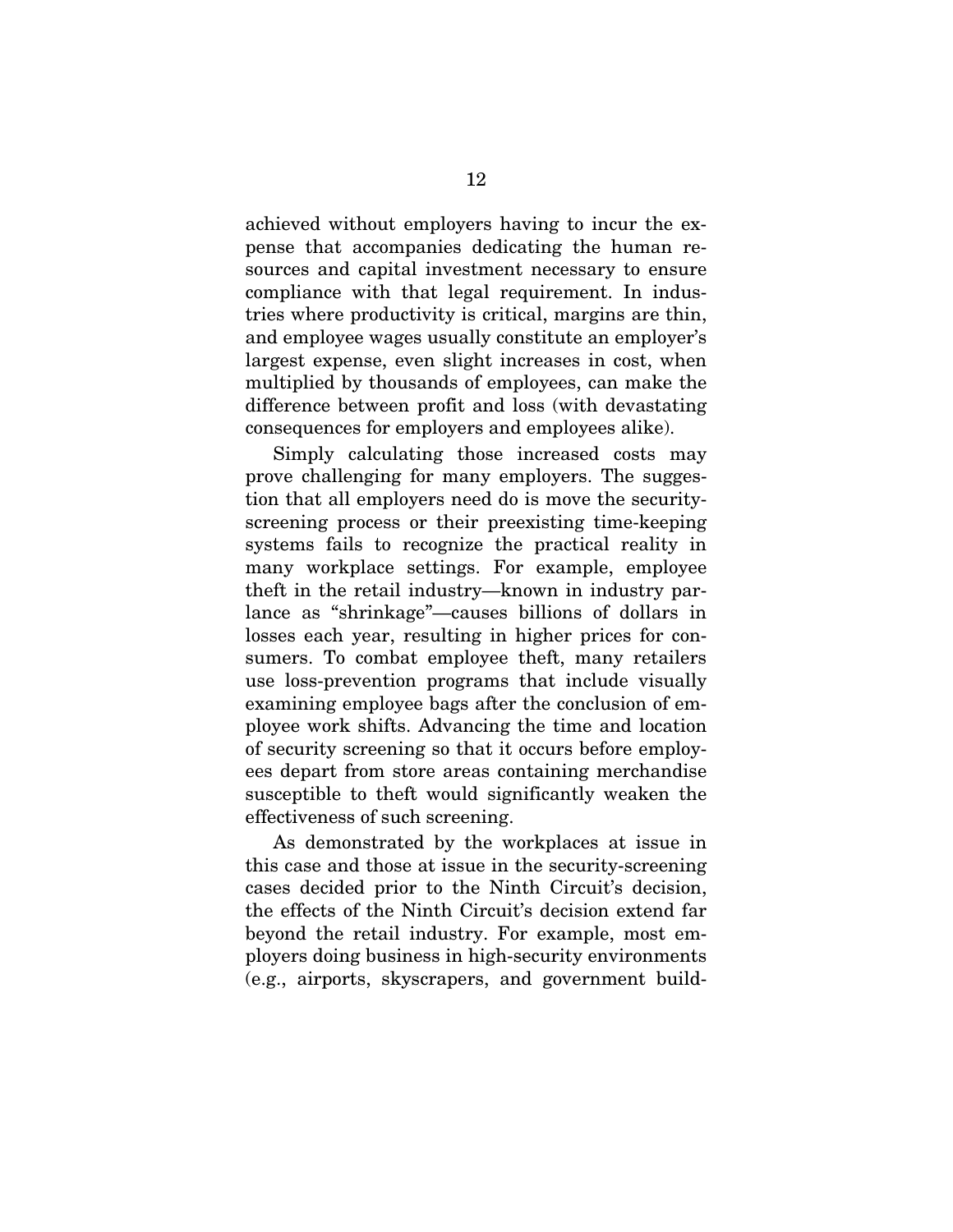ings) cannot move their time-keeping systems outside of tight security perimeters, which usually coincide with a building's or a facility's physical boundaries.

Therefore, unless this Court provides timely guidance, the Ninth Circuit's decision may require thousands of employers to take immediate and potentially costly proactive action in an effort to protect themselves against the type of copycat suits that are already being spawned by the Ninth Circuit's decision. As respondents' own counsel admitted to a national legal publication shortly after the Ninth Circuit's decision, the security-screening issue makes this a "huge case for the real world, and not just the legal world." Benjamin James, *FLSA Actions Can Coexist With State Class Claims: 9th Circ.*, Law360 (Apr. 12, 2013).

#### **CONCLUSION**

For the foregoing reasons and those contained in the petition, the petition should be granted.

Respectfully submitted.

|                          | RONALD E. MEISBURG         |
|--------------------------|----------------------------|
|                          | Counsel of Record          |
| <b>KENNETH D. SULZER</b> | <b>JAMES F. SEGROVES</b>   |
| <b>LAURA REATHAFORD</b>  | PROSKAUER ROSE LLP         |
| PROSKAUER ROSE LLP       | 1001 Pennsylvania Ave., NW |
| 2049 Century Park East   | Washington, DC 20004       |
| Los Angeles, CA 90067    | $(202)$ 416-6800           |
| $(310)$ 557-2900         | rmeisburg@proskauer.com    |

[*Additional Counsel Listed on Following Page*]